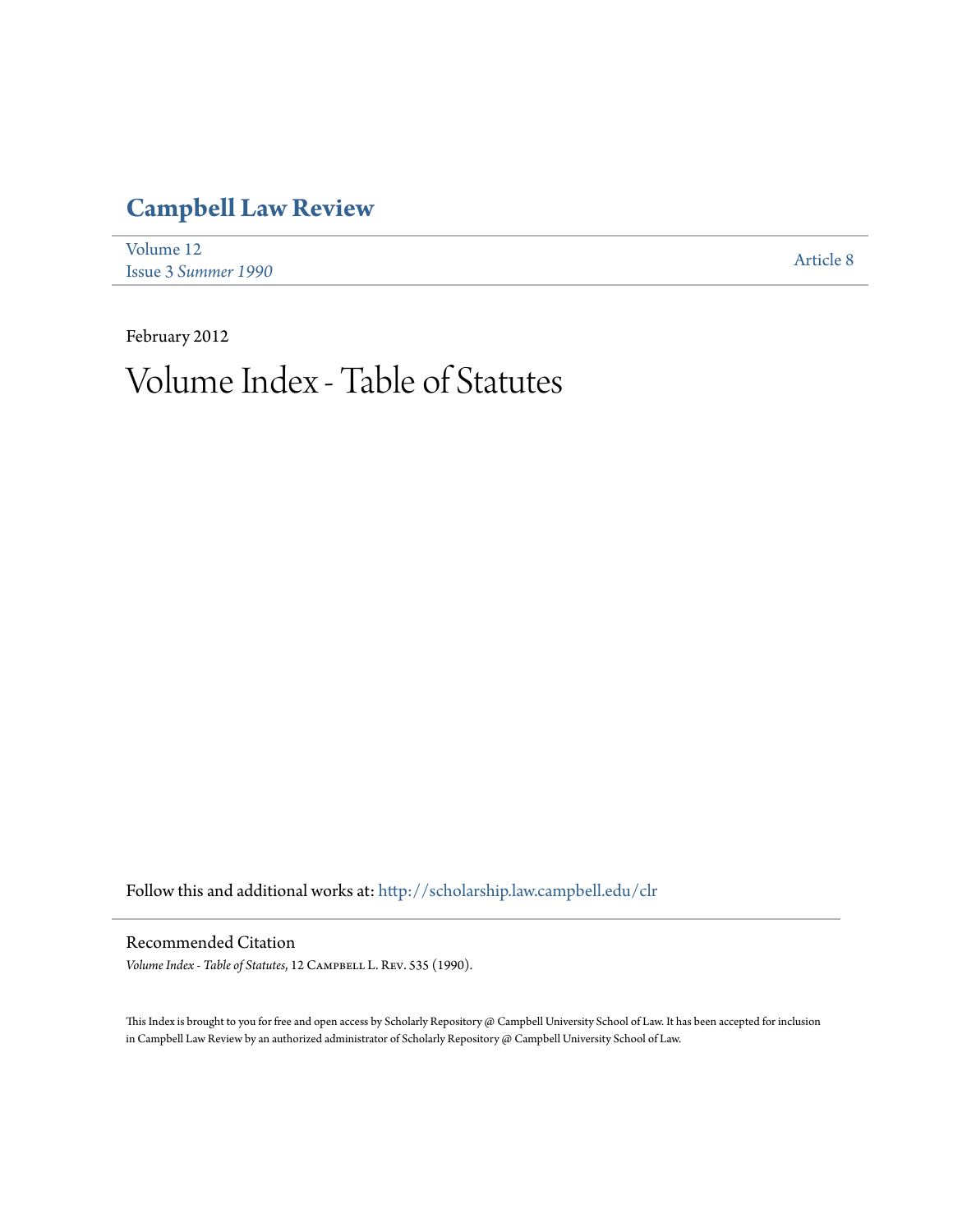## **TABLE OF AUTHORITIES STATUTES**

| Act of May 29, 1979, ch. 679, § 1, 1979, N.C. Sess. Laws 720-21                 |  |
|---------------------------------------------------------------------------------|--|
| (codified at N.C. GEN. STAT.§ 20-279.21(b)(4) (Supp. 1988)) 12:99               |  |
| Act of July 18, 1983, ch. 777, § 1-4, 1983, N.C. Sess. Laws 958-959             |  |
|                                                                                 |  |
| Act of July 10, 1985, ch. 666, § 74, N.C. Sess. Laws 862-64                     |  |
|                                                                                 |  |
| Act of July 16, 1986, ch. 1027, § 41-42, 1986, N.C. Sess. Laws 638              |  |
| (codified at N.C. GEN. STAT.§ 20-279.21(b)(4) (Supp. 1988)) 12:100-01           |  |
|                                                                                 |  |
|                                                                                 |  |
|                                                                                 |  |
|                                                                                 |  |
|                                                                                 |  |
| Comprehensive Environmental Response, Compensation, and Liability               |  |
|                                                                                 |  |
|                                                                                 |  |
| Federal Fair Housing Act, 42 U.S.C.A. §§ 3601-19, 3631                          |  |
|                                                                                 |  |
|                                                                                 |  |
| Federal Insecticide, Fungicide, and Rodenticide Act, 7 U.S.C. § 136             |  |
|                                                                                 |  |
| Federal Water Pollution Controls Act, 33 U.S.C. §§ 1251-1376                    |  |
|                                                                                 |  |
|                                                                                 |  |
|                                                                                 |  |
|                                                                                 |  |
|                                                                                 |  |
| Hazardous Liquid Pipeline Safety Act of 1979,                                   |  |
|                                                                                 |  |
|                                                                                 |  |
|                                                                                 |  |
| Medicare-Medicaid Anti-Fraud and Abuse Amendments,                              |  |
|                                                                                 |  |
|                                                                                 |  |
|                                                                                 |  |
|                                                                                 |  |
| Mo. ANN. STAT. § 188.029 (Vernon 1983 & Supp. 1989)  12:192, 194                |  |
|                                                                                 |  |
| Mo. ANN. STAT. § 188.205 (Vernon 1983 & Supp. 1989) 12:191, 194                 |  |
| Mo. ANN. STAT. § 188.210 (Vernon 1983 & Supp. 1989)  12:191-92, 194             |  |
| Mo. ANN. STAT. § 188.215 (Vernon 1983 & Supp. 1989)  12:191-92, 194             |  |
|                                                                                 |  |
|                                                                                 |  |
|                                                                                 |  |
|                                                                                 |  |
|                                                                                 |  |
| National Environmental Policy Act of 1969, 42 U.S.C. §§ 4321-70A (1989)  12:376 |  |
| Natural Gas Pipeline Act of 1968, 49 U.S.C. § 1671, et. seq. (1968)  12:469     |  |
|                                                                                 |  |
|                                                                                 |  |
|                                                                                 |  |

#### 535

1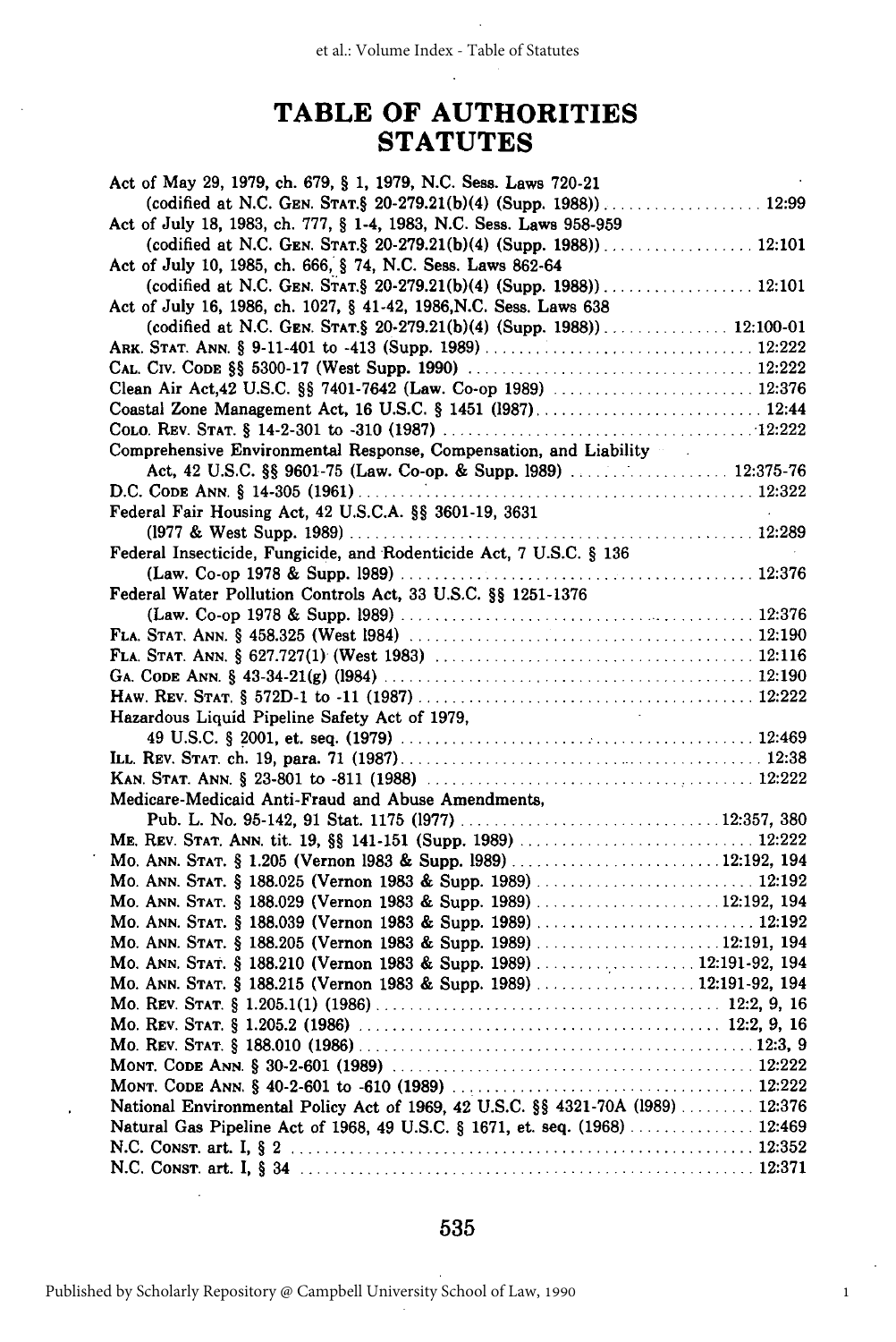#### **536** CAMPBELL LAW REVIEW [Vol. **12:535** *Campbell Law Review, Vol. 12, Iss. 3 [1990], Art. 8*

 $\ddot{\phantom{0}}$ 

|  | N.C. GEN. STAT. § 20-279.21(b)(4) (Supp. 1988)  12:99-103, 4105, 107-08, 109, 111-12, 119 |
|--|-------------------------------------------------------------------------------------------|
|  |                                                                                           |
|  |                                                                                           |
|  |                                                                                           |
|  |                                                                                           |
|  |                                                                                           |
|  |                                                                                           |
|  |                                                                                           |
|  |                                                                                           |
|  |                                                                                           |
|  |                                                                                           |
|  |                                                                                           |
|  |                                                                                           |
|  |                                                                                           |
|  |                                                                                           |
|  |                                                                                           |
|  |                                                                                           |
|  |                                                                                           |
|  |                                                                                           |
|  |                                                                                           |
|  |                                                                                           |
|  |                                                                                           |
|  |                                                                                           |
|  |                                                                                           |
|  |                                                                                           |
|  |                                                                                           |
|  |                                                                                           |

 $\bar{.}$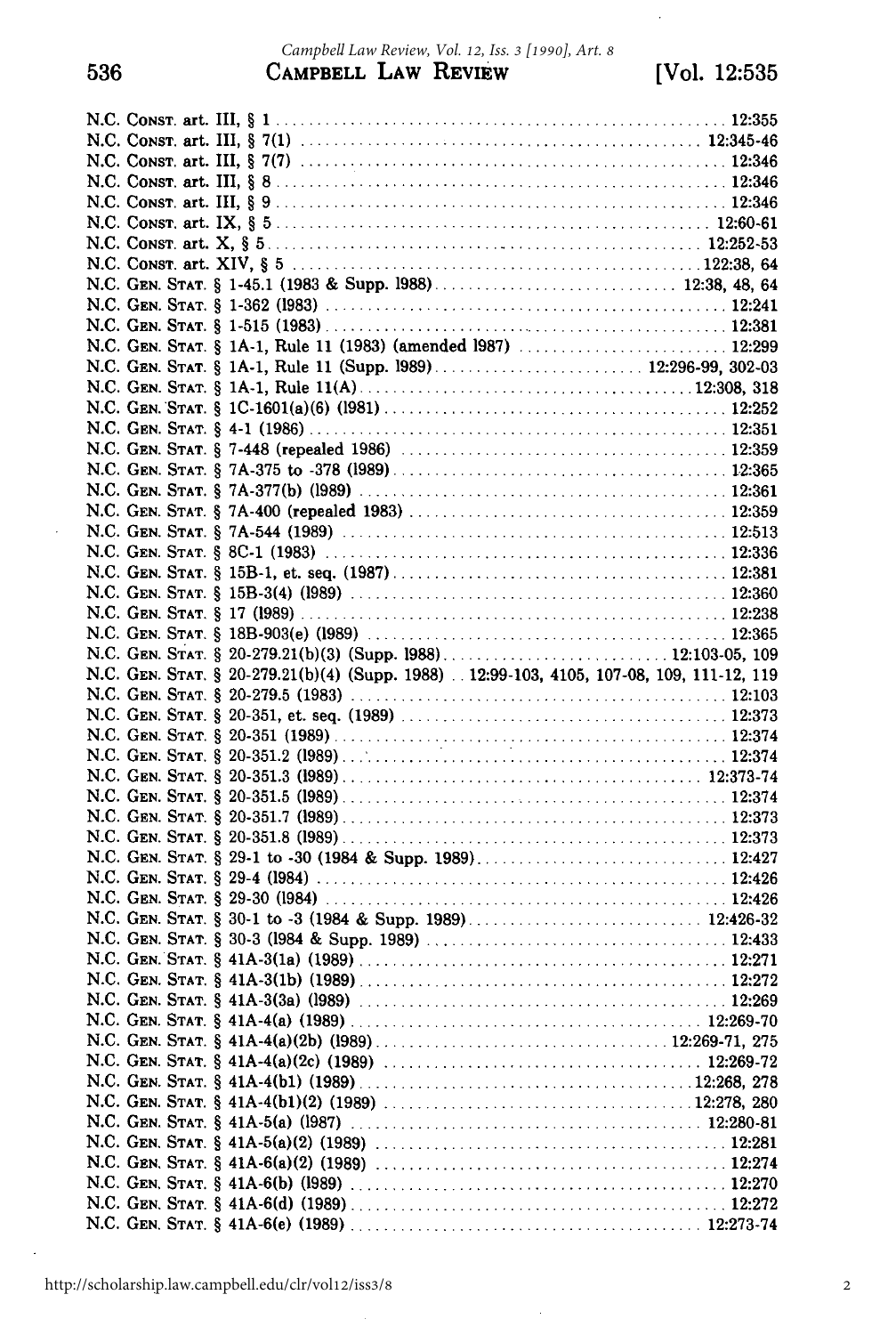$\ddot{\phantom{0}}$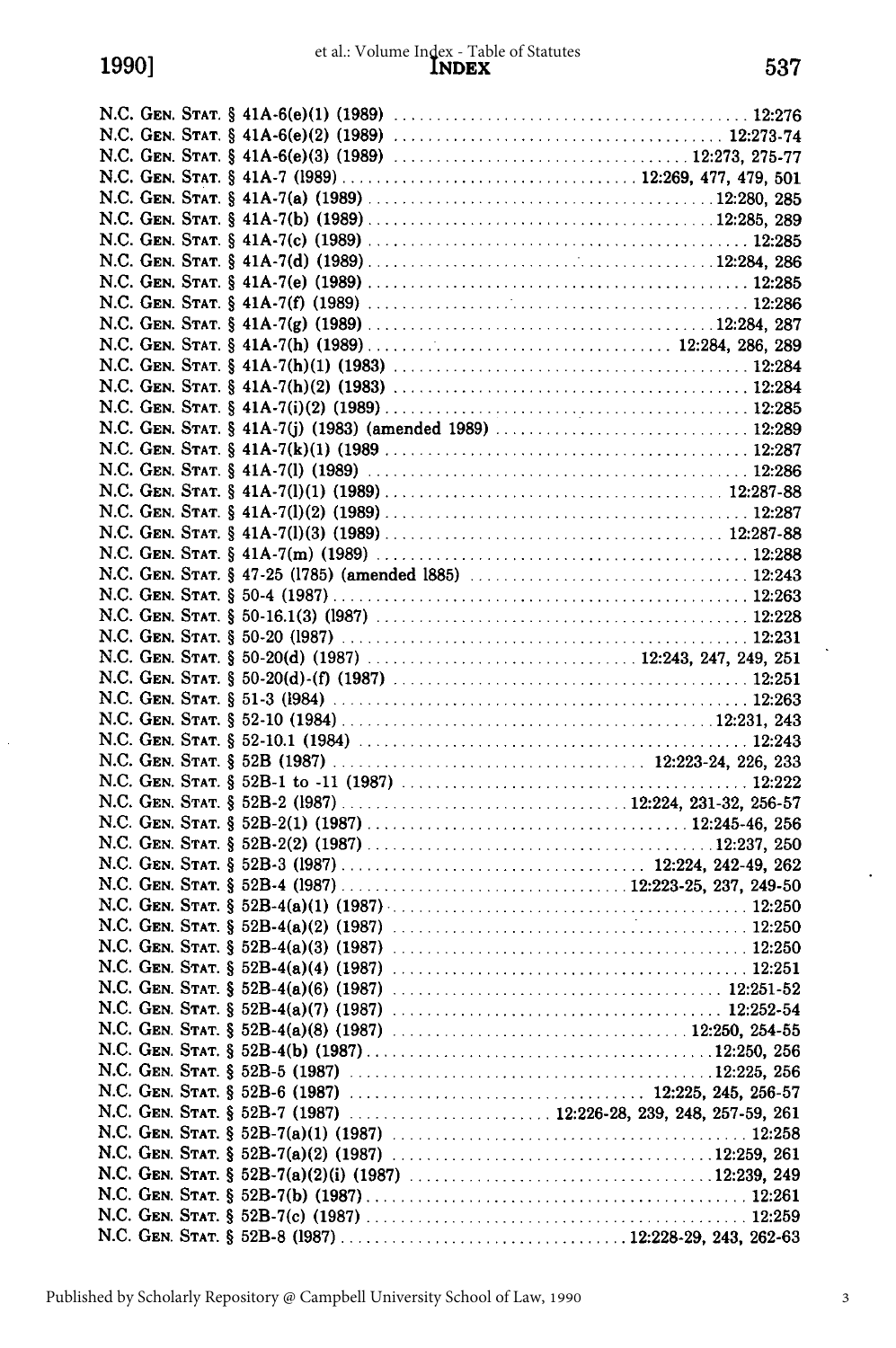$\ddot{\phantom{0}}$ 

 $\hat{\boldsymbol{\beta}}$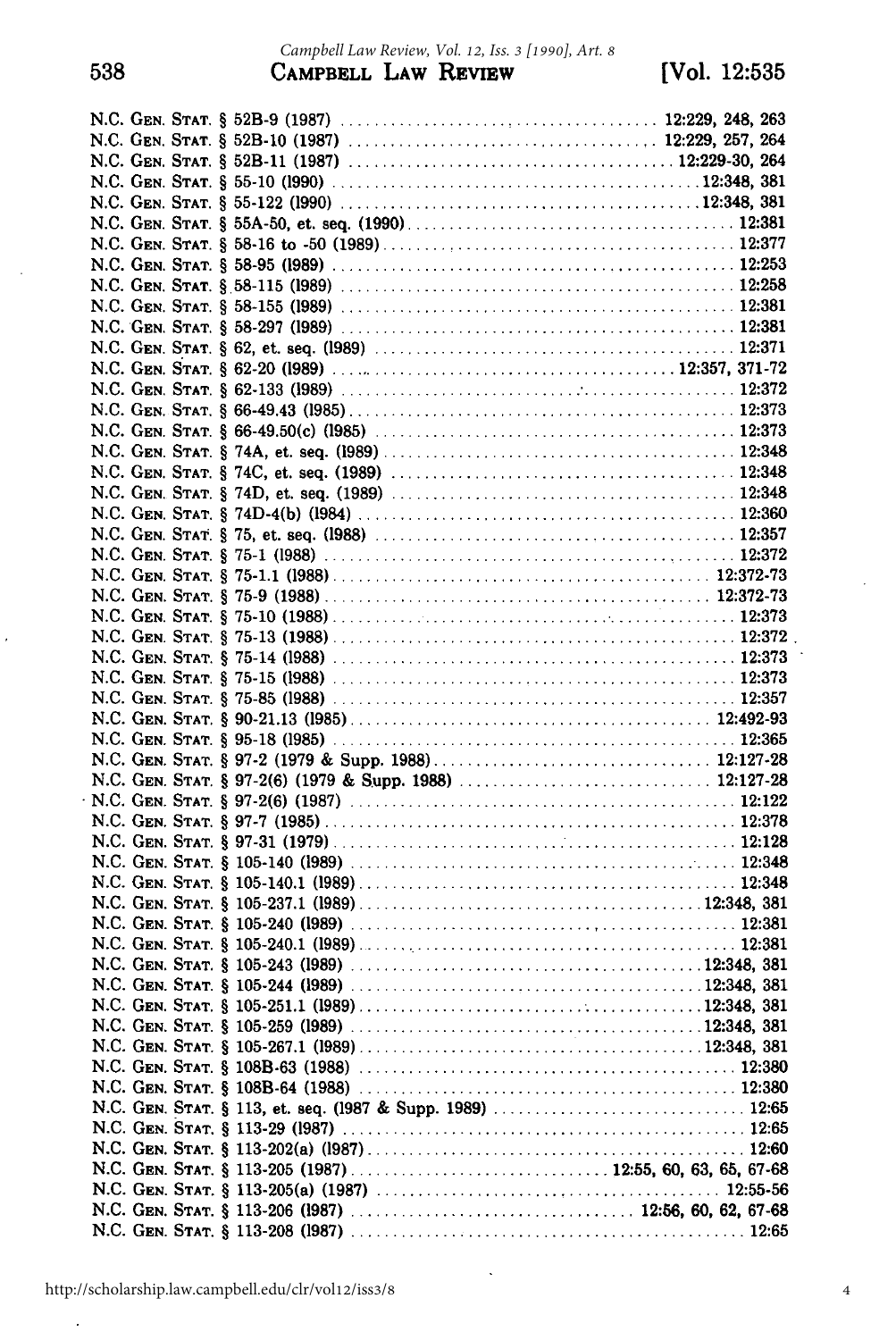|  | N.C. GEN. STAT. § 130A-148(h)-(j) (1989)  12:476, 478, 480 491-92, 494-96, 498-502 |  |
|--|------------------------------------------------------------------------------------|--|
|  |                                                                                    |  |
|  |                                                                                    |  |
|  |                                                                                    |  |
|  |                                                                                    |  |
|  |                                                                                    |  |
|  |                                                                                    |  |
|  |                                                                                    |  |
|  |                                                                                    |  |
|  |                                                                                    |  |

**N.C. GEN. STAT.** § 143-32 **(1989)** ........................................... 12:348, **381 N .C. GEN. STAT.** § 143-200 **(1987)** .............................................. **12:360 N.C. GEN. STAT.** § 143-215.94A-Z (Supp. **1989)** .................................. 12:448 **N.C. GEN. STAT.** § 143-215.94A (Supp. **1989)** .................................... 12:468 **N.C. GEN. STAT.** § 143-215.94B (Supp. **1989)** .................................... 12:468

5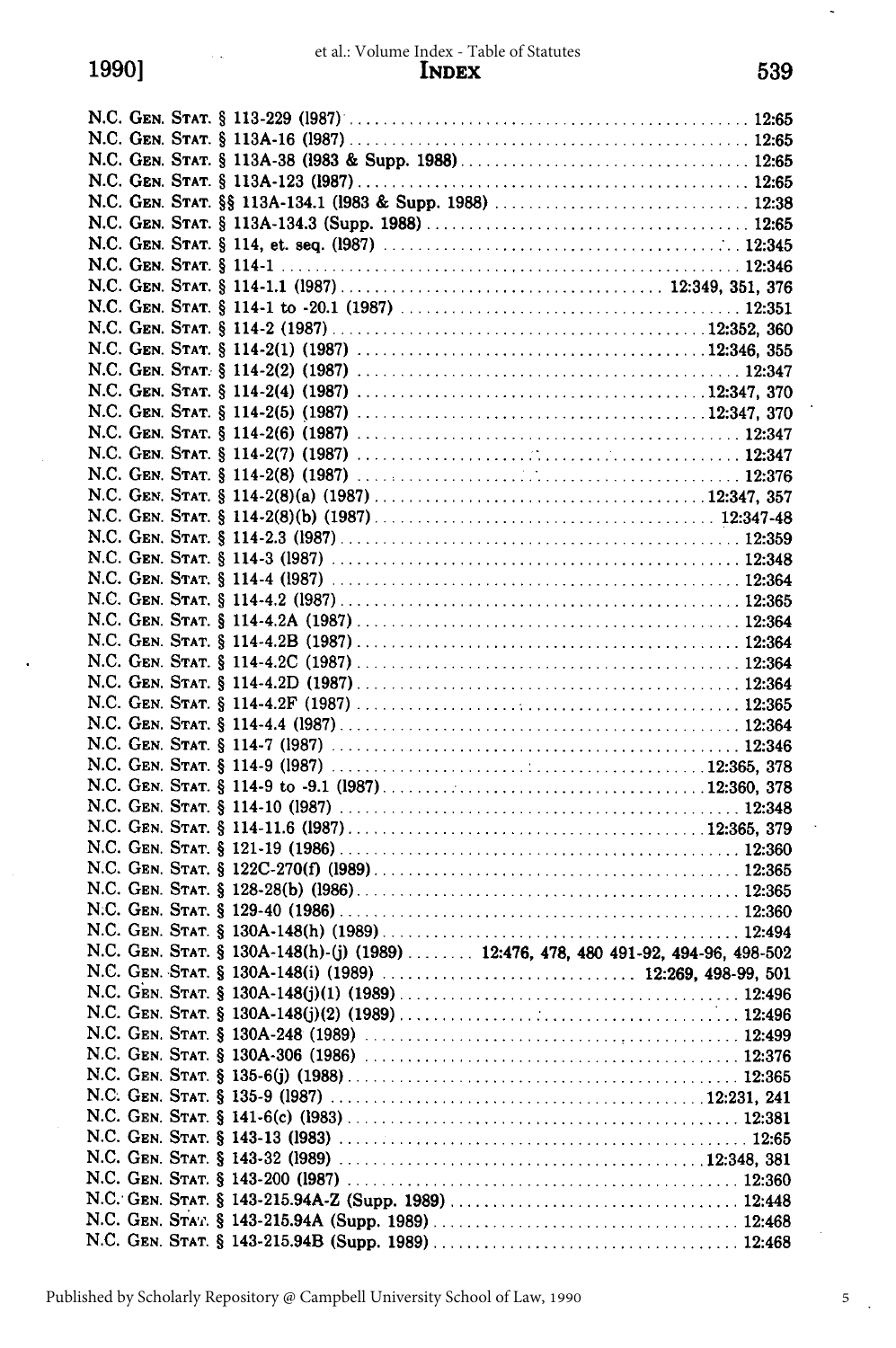#### 540 CAMPBELL LAW REVIEW [Vol. **12:535** *Campbell Law Review, Vol. 12, Iss. 3 [1990], Art. 8*

| North Carolina Premarital Agreement Act,             |
|------------------------------------------------------|
|                                                      |
| North Carolina Workers Compensation Act,             |
|                                                      |
|                                                      |
|                                                      |
|                                                      |
| Organized Crime Control Act of 1970,                 |
|                                                      |
| Organized Crime Control Act of 1970,                 |
|                                                      |
|                                                      |
| Pub. L. No. 93-112, 87 Stat. 357 (1973) (codified as |
| amended at 29 U.S.C.A. §§ 701-796 (West              |
|                                                      |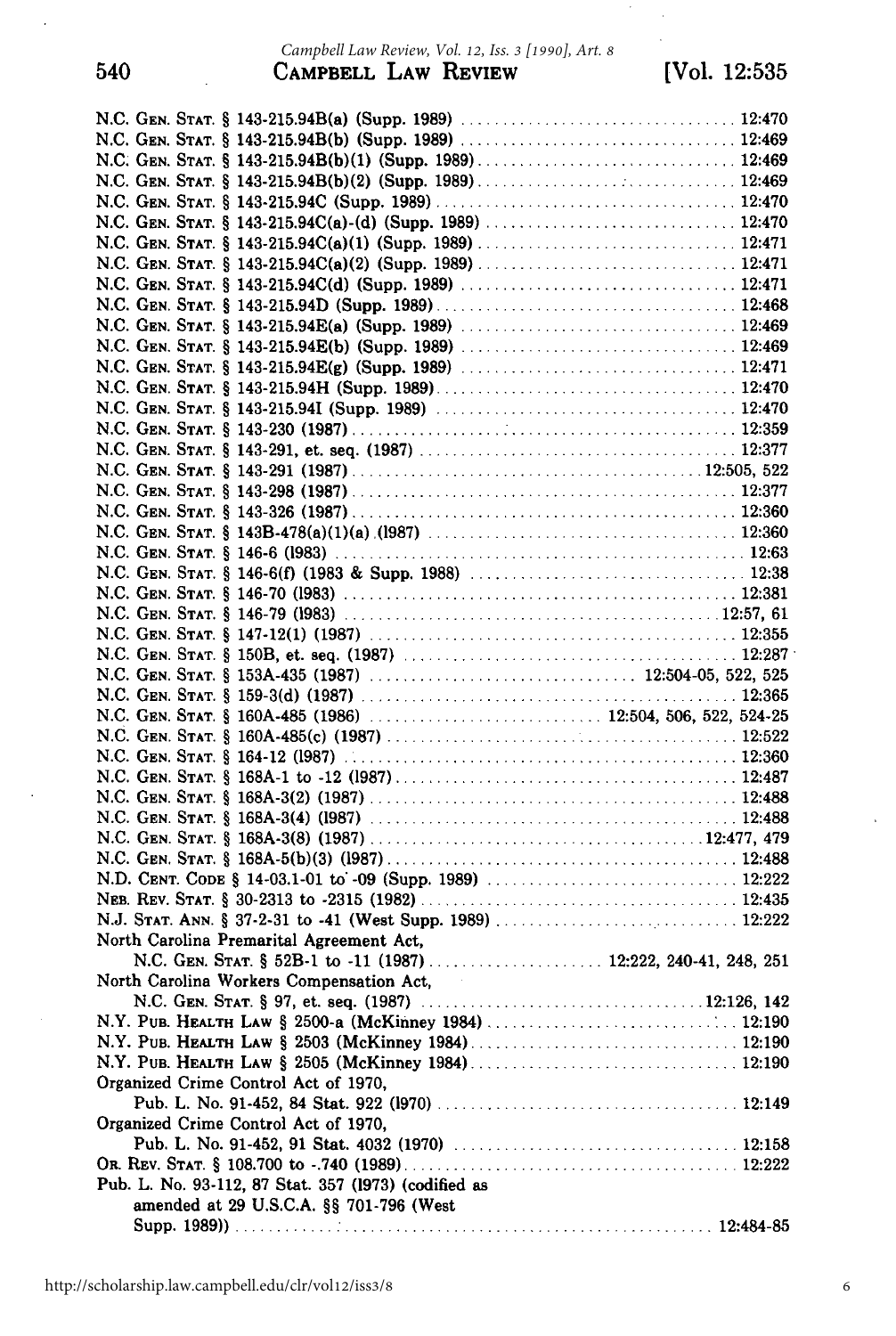| Pub. L. No. 91-358, 84 Stat. 551, D.C. Code Ann.                                         |
|------------------------------------------------------------------------------------------|
|                                                                                          |
| Rackeeter Influenced and Corrupt Organizations Act,                                      |
|                                                                                          |
| Resource Conservation Recovery Act, 42 U.S.C. §§ 6901,                                   |
|                                                                                          |
|                                                                                          |
| State Fair Housing Act, N.C. Gen.                                                        |
|                                                                                          |
| TEX. CIV. PRAC. & REM. CODE ANN. § 5302 (Vernon 1962)  12:37                             |
|                                                                                          |
| Tort Claims Act, N.C. GEN. STAT. § 143-291, et. seq. (1987)  12:523-24                   |
|                                                                                          |
|                                                                                          |
| UNIF. MARRIAGE AND DIVORCE ACT § 306, 9A U.L.A. 217 (1987) 12:226                        |
| UNIF. PREMARITAL AGREEMENT ACT, 9B U.L.A. 369 (1987)  12:221-24, 226, 228, 230, 236      |
|                                                                                          |
| UNIF. PROBATE CODE § 1-201(33), 8 U.L.A. 33 (1982)  12:439                               |
| UNIF. PROBATE CODE § 2-201, 8 U.L.A. 74 (1982) 12:426, 434                               |
|                                                                                          |
| UNIF. PROBATE CODE § 2-202, 8 U.L.A. 75-77 (1982)  12:426, 435-36, 438, 440, 442-43, 446 |
| UNIF. PROBATE CODE § 2-202(1), 8 U.L.A. 75-76 (1982) 12:436-41, 443, 445-46              |
| UNIF. PROBATE CODE § 2-202(1)(i), 8 U.L.A. 76 (1982)  12:436, 438, 442                   |
|                                                                                          |
|                                                                                          |
| UNIF. PROBATE CODE § 2-202(1)(iii), 8 U.L.A. 76 (1982) 12:436, 439                       |
| UNIF. PROBATE CODE § 2-202(1)(iv), 8 U.L.A. 76 (1982)  12:436, 440                       |
| UNIF. PROBATE CODE § 2-202(2), 8 U.L.A. 76-77 (1982) 12:443-44                           |
|                                                                                          |
|                                                                                          |
|                                                                                          |
|                                                                                          |
|                                                                                          |
|                                                                                          |
|                                                                                          |
|                                                                                          |
|                                                                                          |
|                                                                                          |
|                                                                                          |
|                                                                                          |
|                                                                                          |
|                                                                                          |
|                                                                                          |
|                                                                                          |
|                                                                                          |
|                                                                                          |
|                                                                                          |
|                                                                                          |
|                                                                                          |
|                                                                                          |
|                                                                                          |
|                                                                                          |
|                                                                                          |
|                                                                                          |
|                                                                                          |
|                                                                                          |

 $\ddot{\phantom{0}}$ 

 $\ddot{\phantom{0}}$ 

7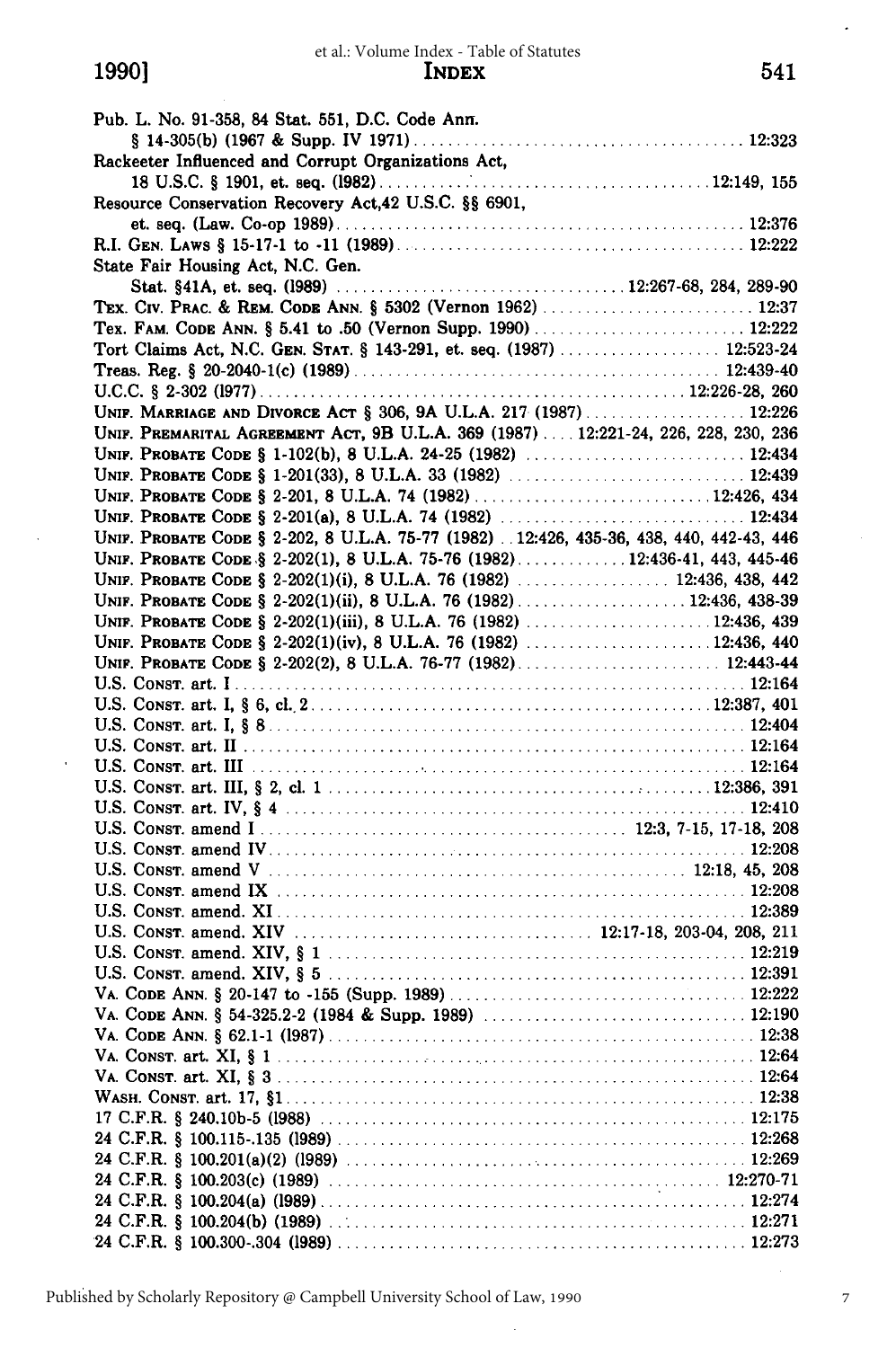542

 $\epsilon^{\rm (2)}$  $\ddot{\phantom{a}}$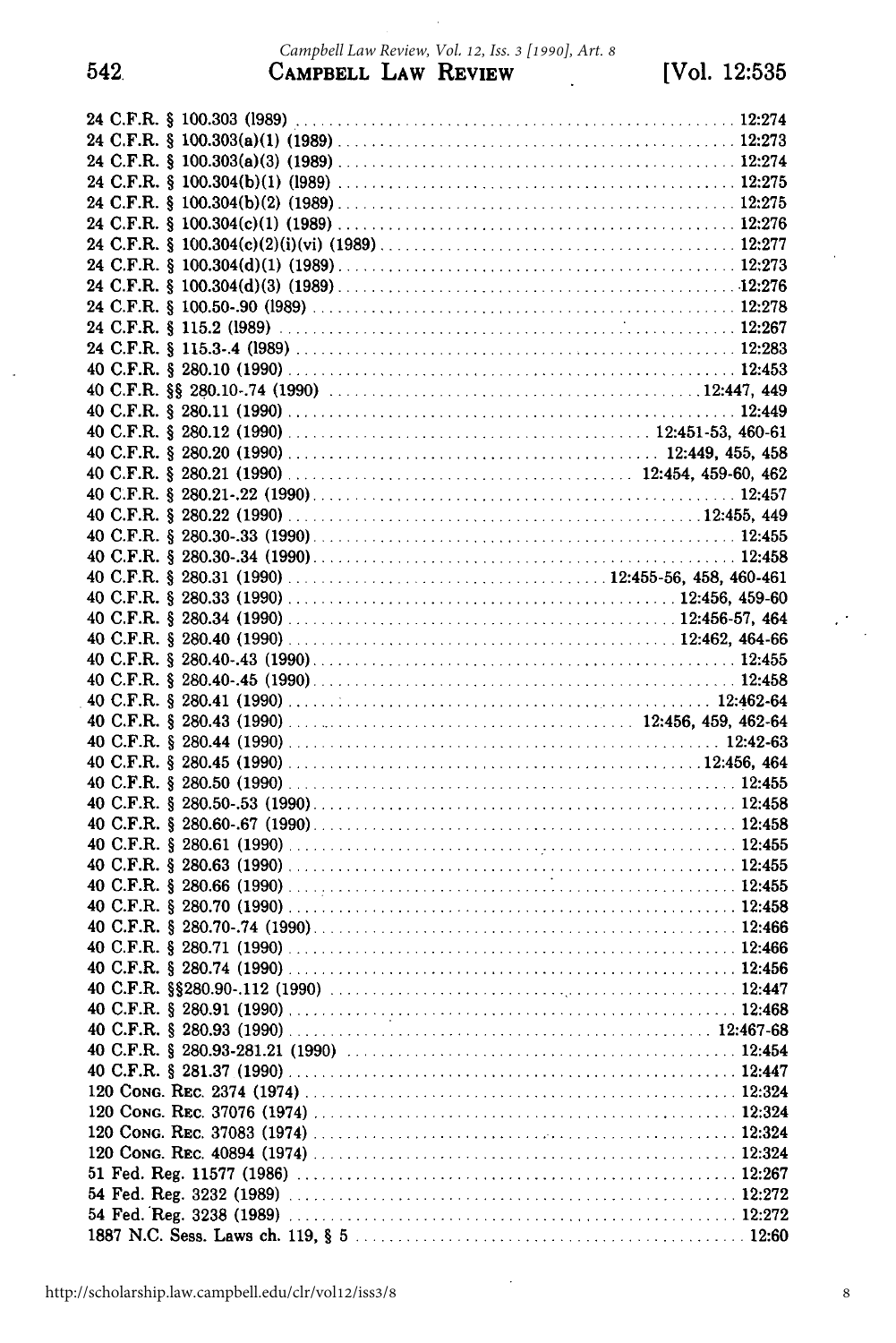$\ddot{\phantom{a}}$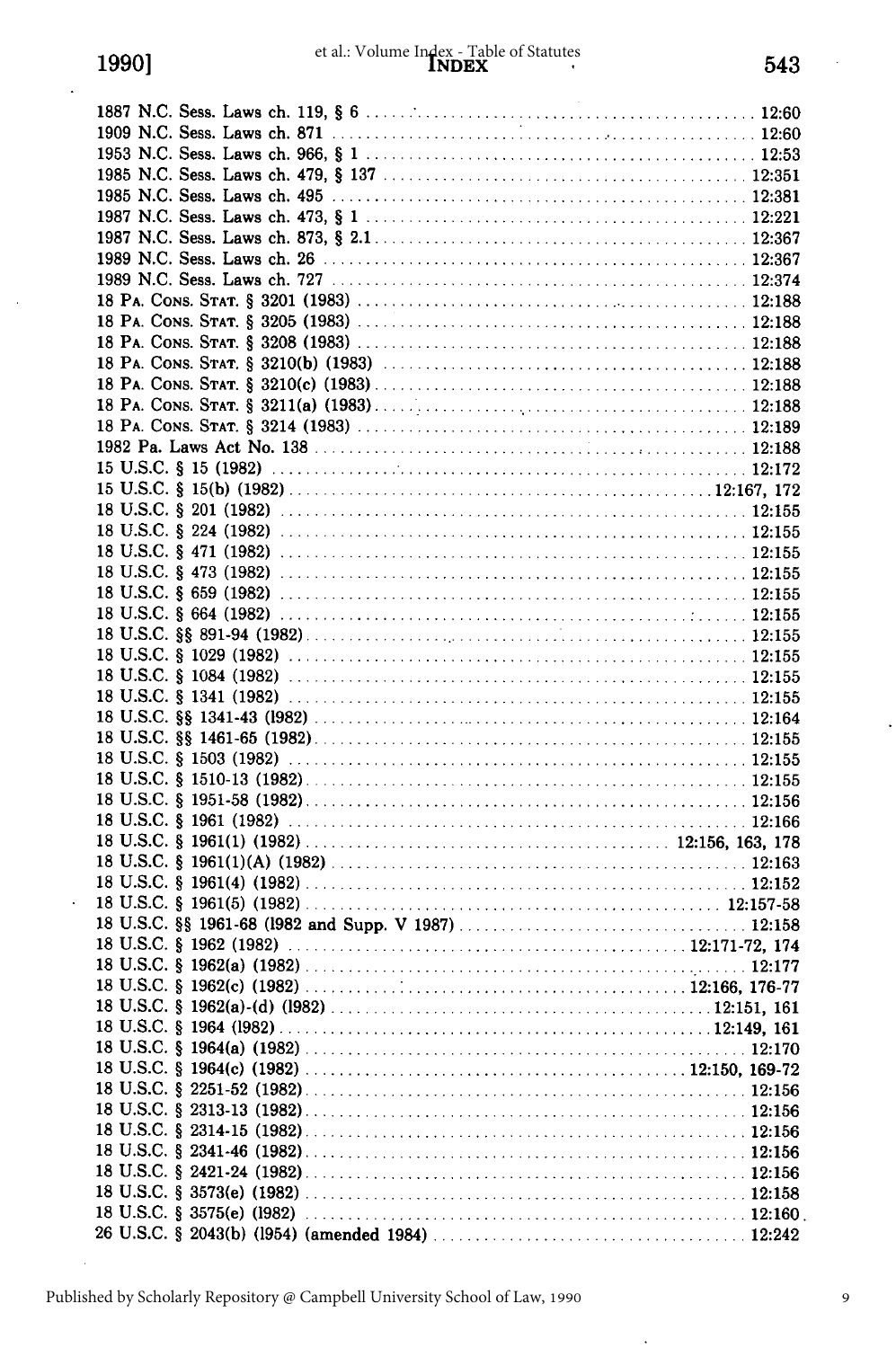| 42 U.S.C. §§ 3601-19, 3631 (1968), as amended by              |
|---------------------------------------------------------------|
| 42 U.S.C.A. §§ 3601-19, 3631 (1977 & West Supp. 1989)  12:284 |
|                                                               |
|                                                               |
|                                                               |
|                                                               |
|                                                               |
|                                                               |
|                                                               |
|                                                               |
|                                                               |
|                                                               |
|                                                               |
|                                                               |
|                                                               |
|                                                               |
|                                                               |
|                                                               |
|                                                               |
|                                                               |
|                                                               |
|                                                               |
|                                                               |
|                                                               |
|                                                               |
|                                                               |
|                                                               |
|                                                               |
|                                                               |
|                                                               |
|                                                               |
|                                                               |
|                                                               |
|                                                               |
|                                                               |
|                                                               |
| 42 U.S.C. § 3613 (1982), as amended by                        |
|                                                               |
|                                                               |
|                                                               |